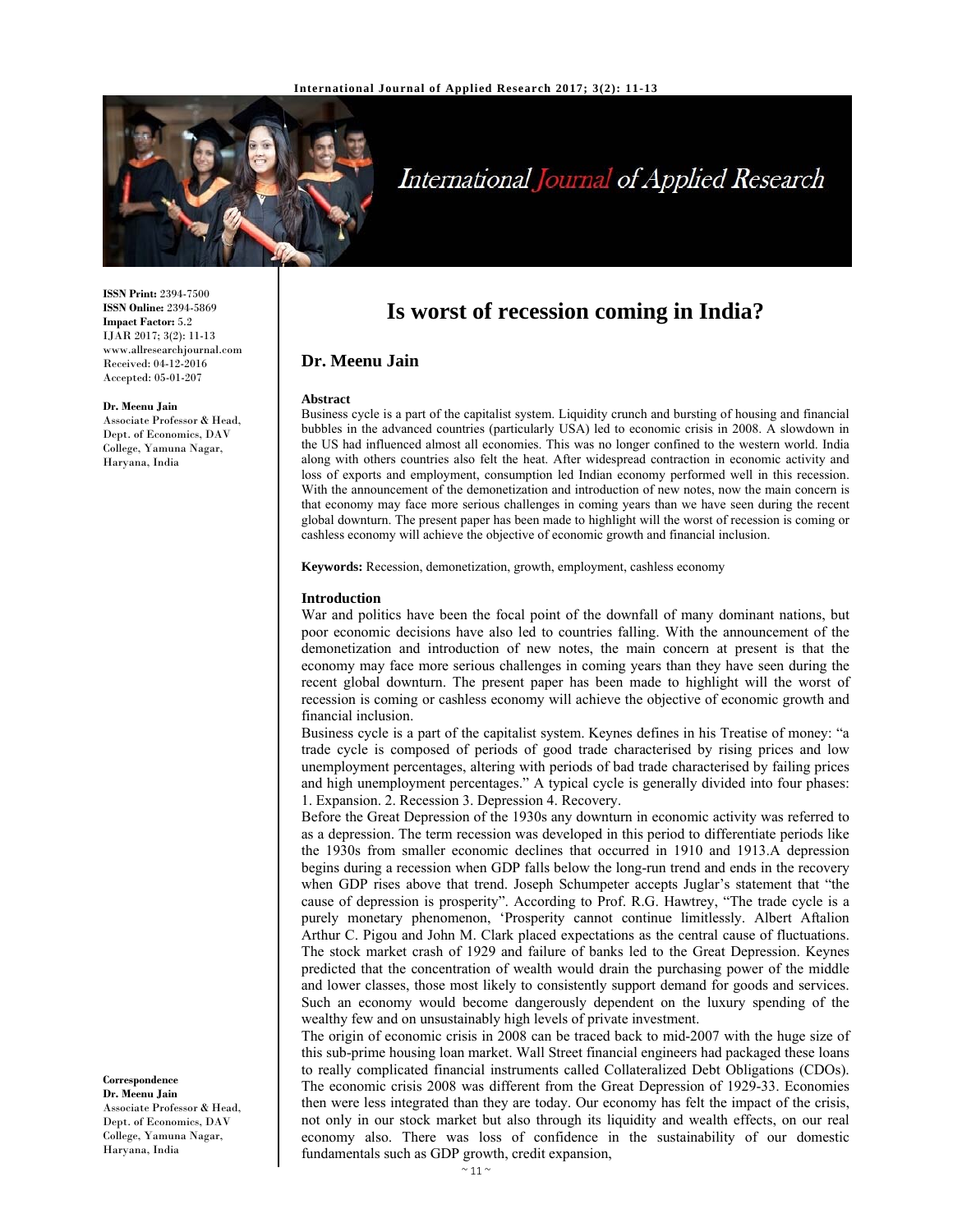interest rates and inflation differentials and exchange rate expectations. Admist of this, the demonetisation was announced in order to curb terrorist financing and counterfeit currency and to eradicate the black economy.

Over the past several decades, the Indian economy is facing a growing challenge with respect to black money generation and accumulation. Almost every sector in our country generates and uses black money for its survival in the market. It includes real estate, financial market, bullion & jewellery market, external trade, mining, telecom, non-profit organisations and so on. Black Money in India is generated through activities which are not legally recognized, such as crime and corruption; and activities which are legally recognized but not accounted for leading to an evasion of tax.

# **Black Money in India**

Black money is a big menace for the Indian economy. It leads to less tax for the government, uncontrollable inflation, mass poverty, impact on growth by moving investments on gold, stones and jewellery, corruption, inflated real estate, transfer of funds abroad, encourages anti-social activities, increase in inequalities of income, wasteful consumption, decrease in working efficiency of people and so on. A number of administrative and legislative policies have been formulated by the government to counter the problem of black money. Government of India has introduced commissions under Kaldor, Wanchoo, Rangnekar, Chopra, and Gupta for estimating black economy Searches, seizures, surveys, and scrutiny of income tax returns are being done. Introducing the scheme of Special Bearer Bonds, demonetizing high denomination currency notes, stringent raids and scheme of voluntary disclosures are some of the schemes introduced by the govt. to curb black money. Amendments have also been made to the Finance Act 2004 to intensify efforts. India has tried to combat tax evasion by permanent account number (PAN) for all major financial deals. Prevention of Money Laundering Act enacted in the year 2005 is a core measure to curb the problem of money laundering. Further, the legislature introduced the Black Money (Undisclosed Foreign Income and Assets) and Imposition of Tax Act in the year 2015 to tackle this problem.

### **Effects of demonetization**

In addition to it, demonetization has been announced as a step towards curbing black money. It is argued that this move by the government is likely to have long term benefits for the economy. This move is likely to lead to better tax compliance, raise the Tax to GDP ratio and improved tax collection. This could lead to lower borrowing and better fiscal management. The extinguishing of the major proportion of unaccounted currency would reduce the liabilities of the government and would add to its finances. With a large part of the cash moving through the banking channels, the banking sector is likely to be flush with funds in the near term. Demonetization would likely to reduce real estate prices. Also with lower cash transactions in the near term, inflation may see downtrend in the near term. Also with higher tax to GDP ratio, the government may also get enough headroom to reduce the income tax rates, which can lead to higher disposable income with people and can improve consumption demand in the near future. Fake Indian Currency Notes network will be dismantled by the

demonetisation measures, thus affecting the funding of terror networks in the country.

As a result of demonetization, many financial transactions that were not reported as an economic activity would now be added to the GDP, therefore it will only add to the GDP, not reduce the GDP. With nearly five state elections in 2017, demonetization has also curbed the undeclared funds of political parties. By this move many new accounts have been opened. Bank branches have been growing, ATMs, debit cards, and cart-swiping machines have increased, Online transactions have grown. PayU India (E-Commerce portal), Paytm 'Ola Money' registered increase in their ewallet. Consumers who are otherwise using cash mode of payments, have started switching over to e-payments.

On the other side, due to demonetization, India risks its position of being the fastest growing largest economy. Reduced consumption, income, investment etc. may reduce India's GDP growth as the demonetization has affected only the stock of cash but activities also.

We are the fourth-largest user of cash in the world. Factors like dependence on agriculture, existence of a large informal sector, and insufficient banking contribute to the large cash economy in India. Cash circulation has slowed down significantly in the economy after demonetization came into effect. Consequently, business across sectors has declined as consumers are prioritizing spending on necessities. Farmers also faced difficulties in buying inputs and selling outputs. Traders, Retailers, Small and Medium industries all were damaged. The question arises whether it will worst the recession or bring the country out of it. The supply chain was disrupted and has affected production. Transport industry is at a standstill. Rickshaw pullers, vendors, domestic servants and daily laborers - not only the wage earners but middle class all are adversely affected. It has affected supply as well as demand. The currency ban has reduced the money supply drastically, thereby resulting in a GDP contraction, low employment opportunities and low consumption in the economy. A possibility of increase in inflation will worsen the balance of trade. This could result in pressures on the rupee towards depreciation.

Deposit in the short term may rise, but in the long term, its effect will come down. People are depositind the money into banks just to convert the old notes into new notes. It will be converted into active liquidity by the savers when fullfledged new currency supply will take place. So, banks are going to have short-term deposit. Only a small portion of black money is actually stored in the form of cash. Usually, black income is kept in the form of physical assets like gold, land, buildings etc. People have found ways of recycling this. People in order to turn black money into white money are largely buying gold and jewellery. One can buy Bit coins easily and can convert back to money anytime. Businessmen gave advance salary to their servants and workers. The accounts of Jan Dhan Yojana is being used in large amount. Terrorists again can counterfeit the new currency notes. It is assumed that black money will again be generated and the purpose of introducing new currency will be defeated. Rather, this will lead to inflation and worsen the balance of trade. The collapse of confidence has affected not just domestic investors but also their foreign counterparts.

As most of people are illiterate, poor, engaged in small transactions and having less banking habits. For them cash is the most convenient and easy form of medium of